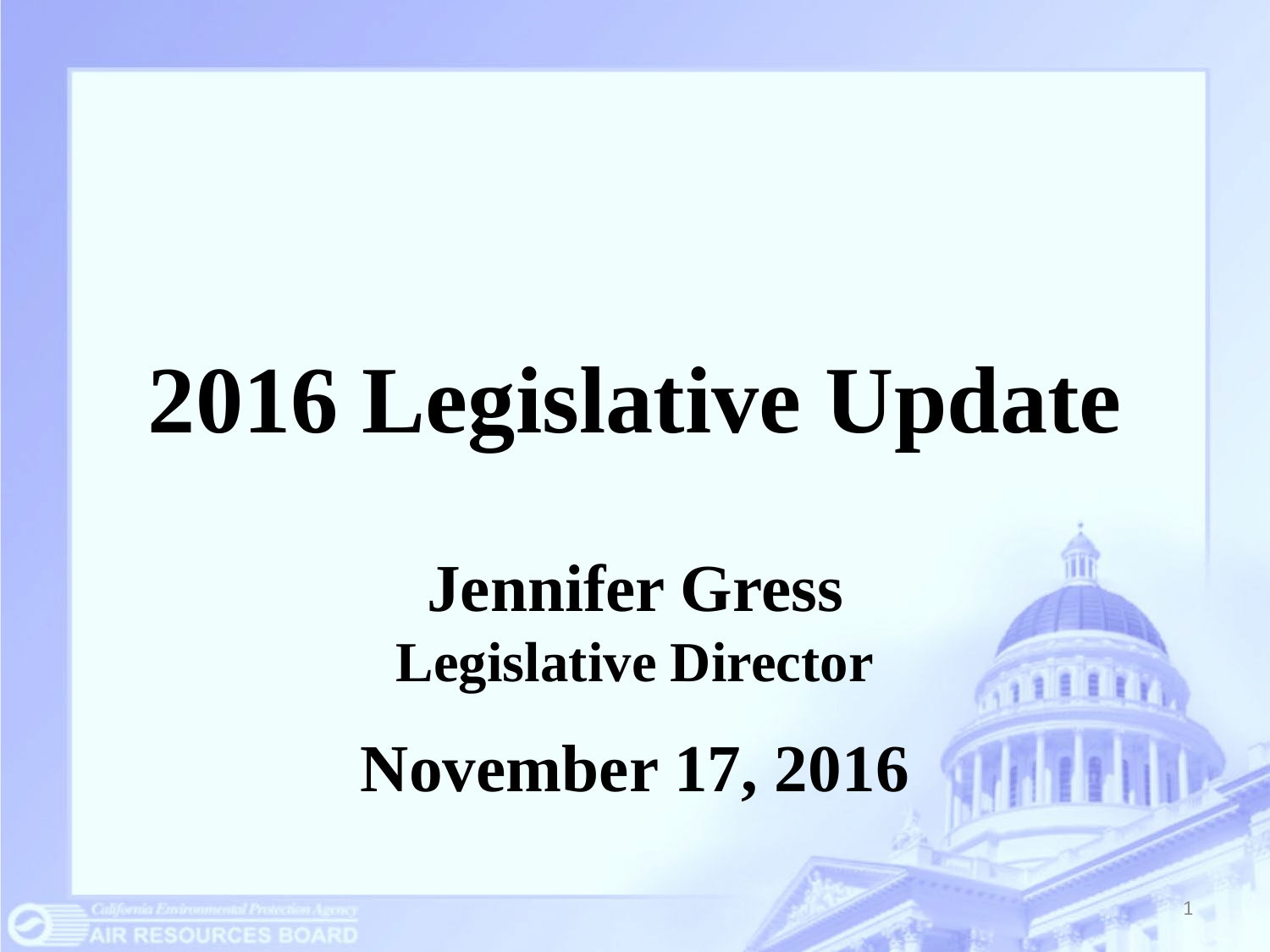#### **TRIUMPH**









Ø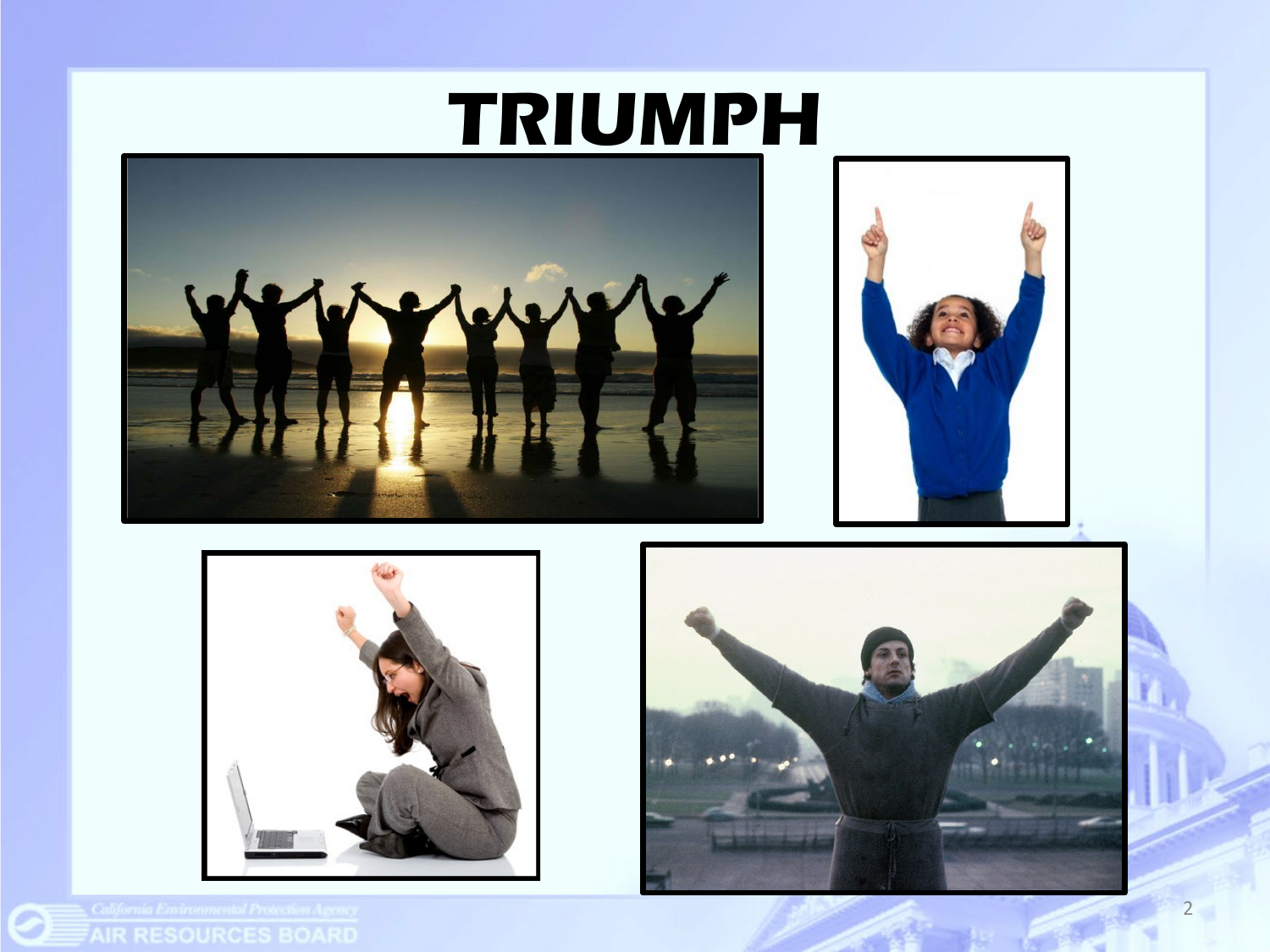### **Overview**

- **3,847 pieces of legislation introduced/carried over**
	- **1,059 bills sent to Governor**
	- **900 of these bills signed into law (85%)**
- **573 bills and resolutions related to air quality and climate**
	- **184 sent to Governor and 144 signed into law**
	- **20 directly impact ARB**
- **12 hearings and special events**
- **Budget**
	- **45 positions / \$6.8 million contract and equipment**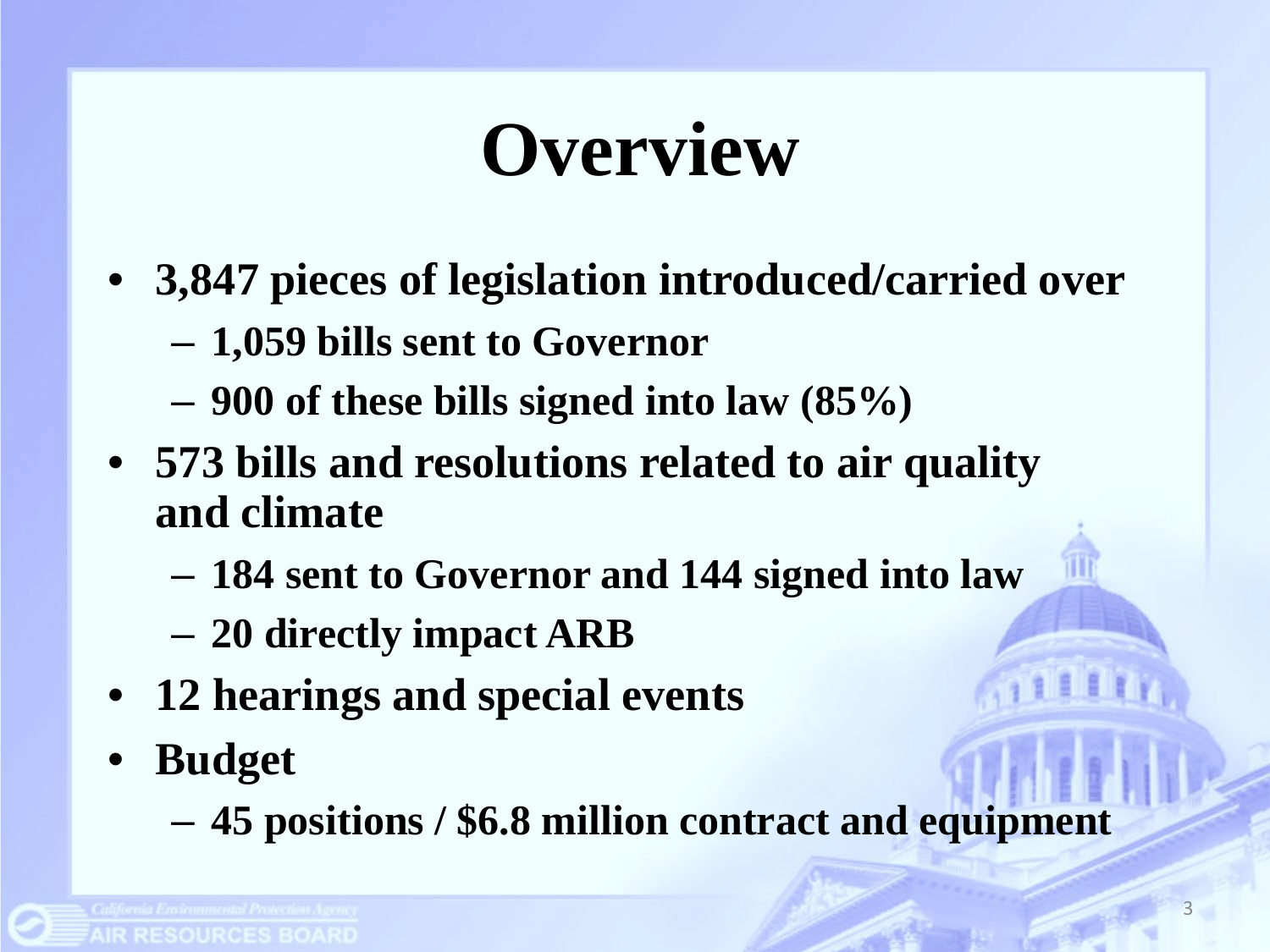# **2016 Hot Topics**

- **Post-2020 Climate Action**
- **Environmental Justice**
- **Legislative Oversight**
- **Cap-and-Trade Auction Proceeds**
- **Volkswagen**
- **Aliso Canyon Gas Leak**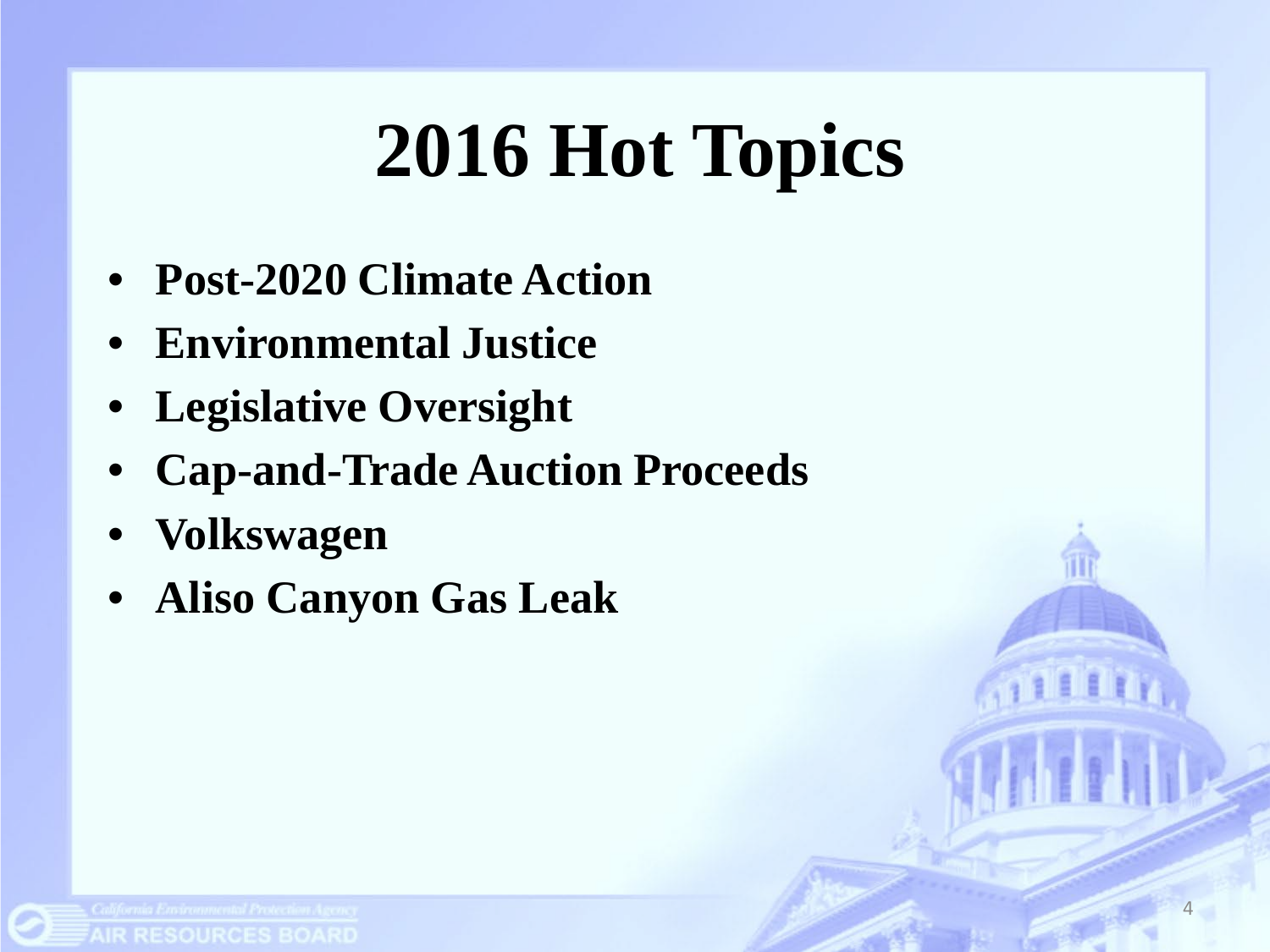### **Post-2020 Climate Action**

#### **SB 1383 (Lara) – Signed!**

- **Codifies goals in Proposed SLCP Reduction Strategy**
	- **40% reduction in methane emissions**
	- **40% reduction in fluorinated gas emissions**
	- **50% reduction in black carbon emissions**
- **Provides direction to work with and regulate dairy and livestock industry**
- **Establishes policies to increase development and use of renewable fuels**
- **A focused Administration-wide effort**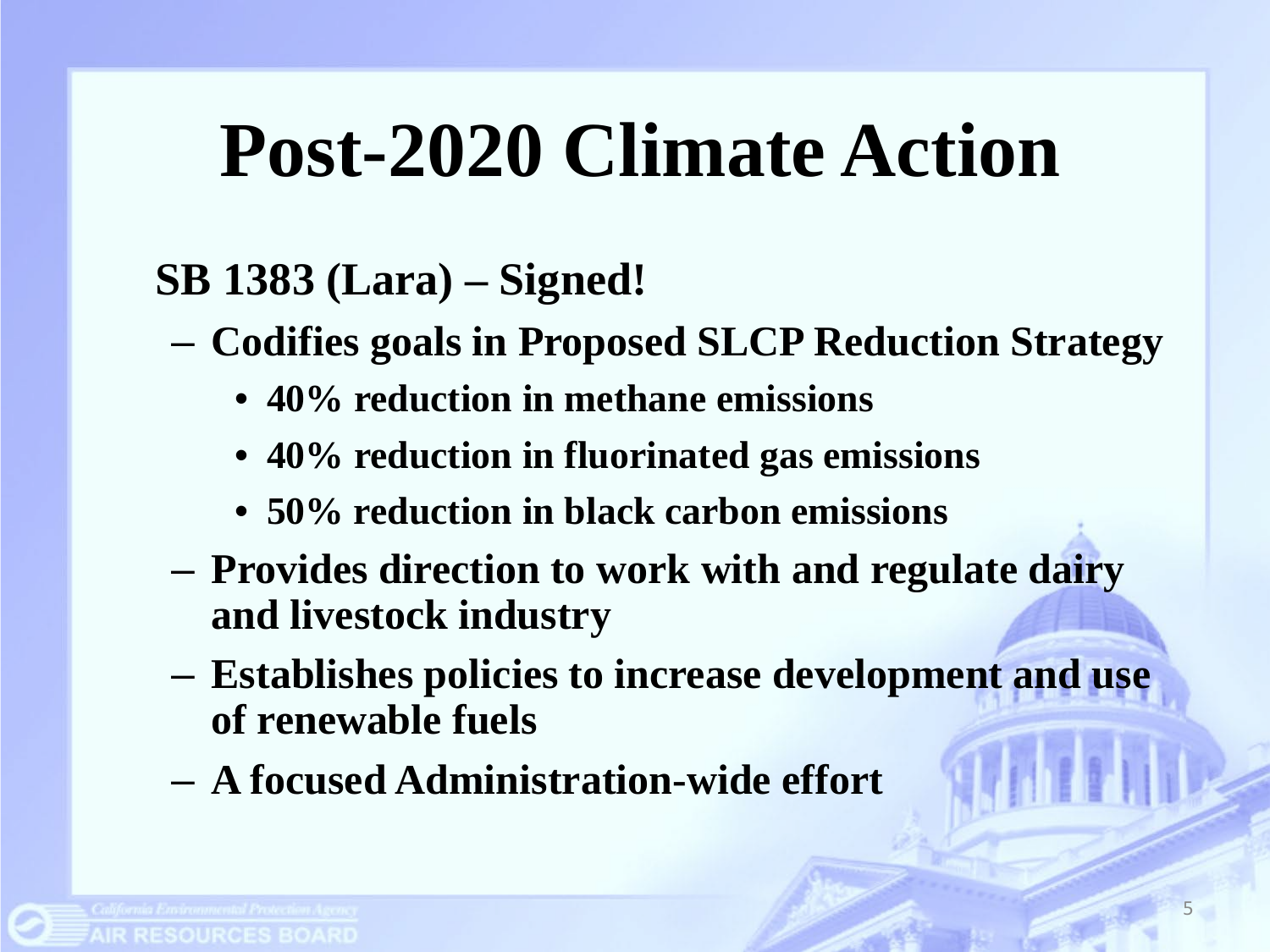#### **Post-2020 Climate Action**

#### **SB 32 (Pavley) – Signed!**

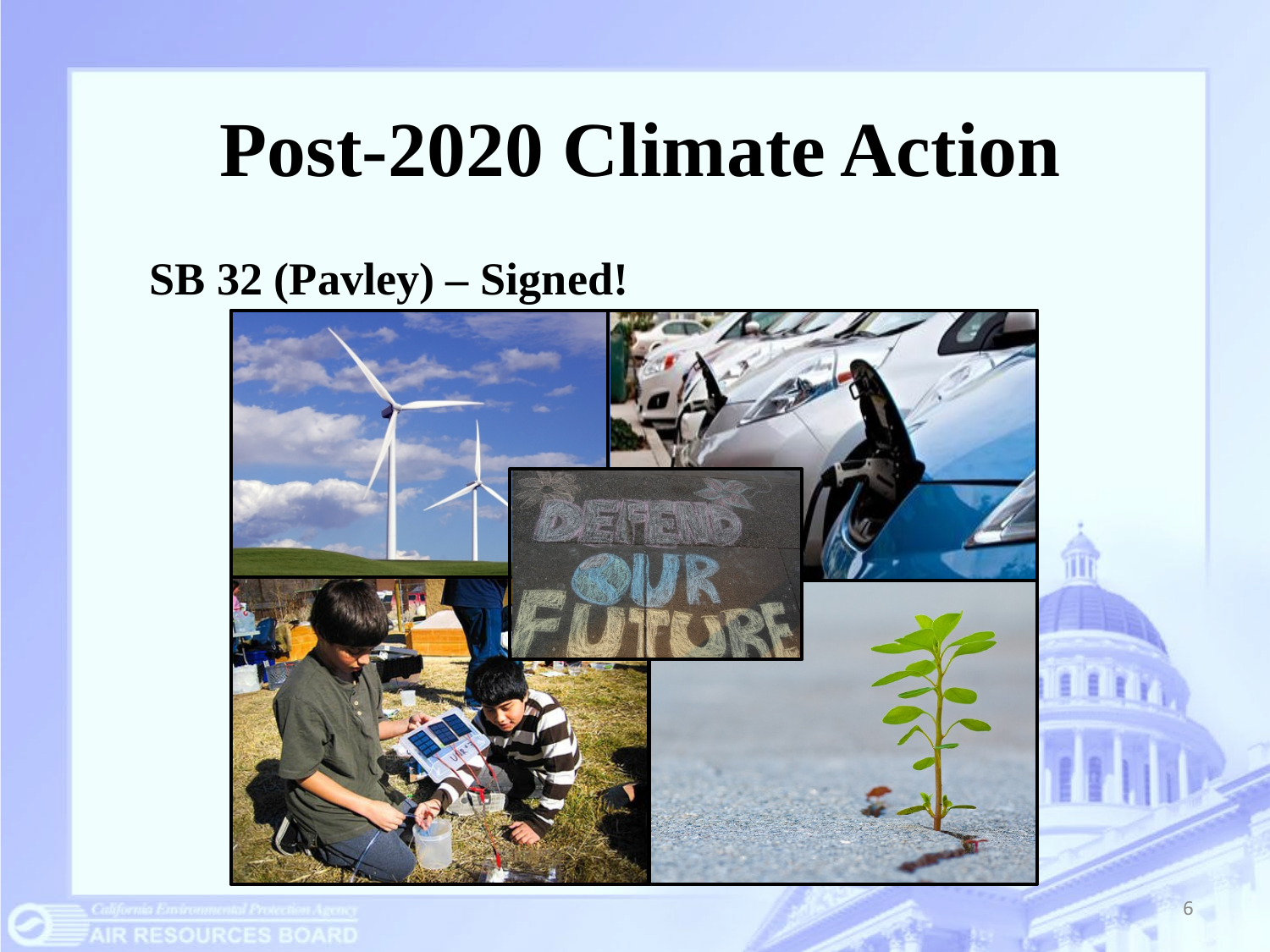#### **Post-2020 Climate Action**

**AB 32 Signing Ceremony (2006) SB 32 Signing Ceremony (2016)**

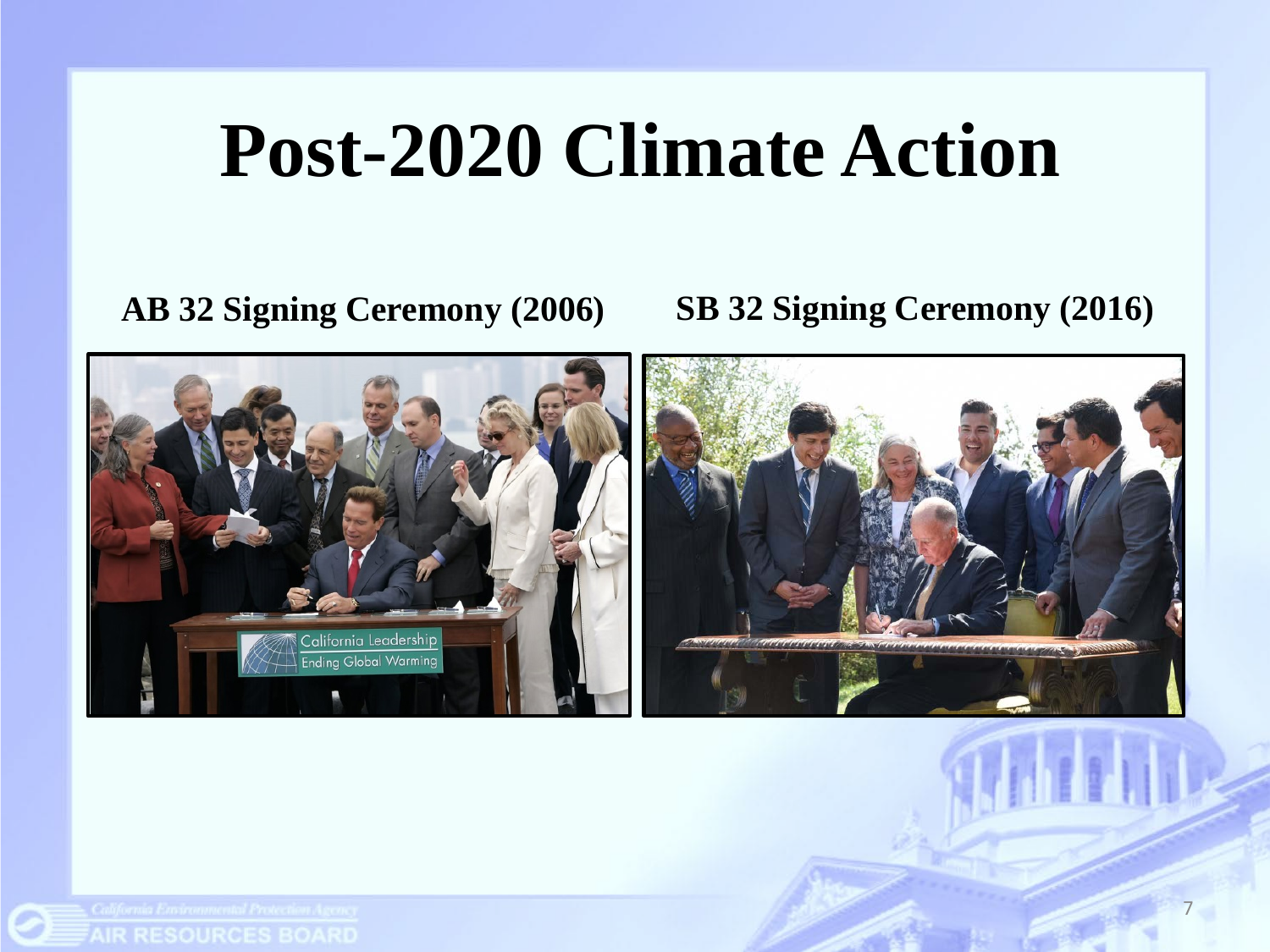#### **Environmental Justice**

- **AB 197 (Garcia, E.) – Signed**
	- **Prioritize direct GHG control measures**
	- **Provide projected GHG and air pollutant reductions, and cost-effectiveness of measures**
	- **Post GHG, criteria pollutant, and air toxic data by facility and at local level**
- **AB 1550 (Gomez) – Signed**
	- **Increases Cap-and-Trade proceeds (GGRF) allocation for projects located within disadvantaged communities from 10% to 25%**
	- **Additional 10% for low-income households and communities**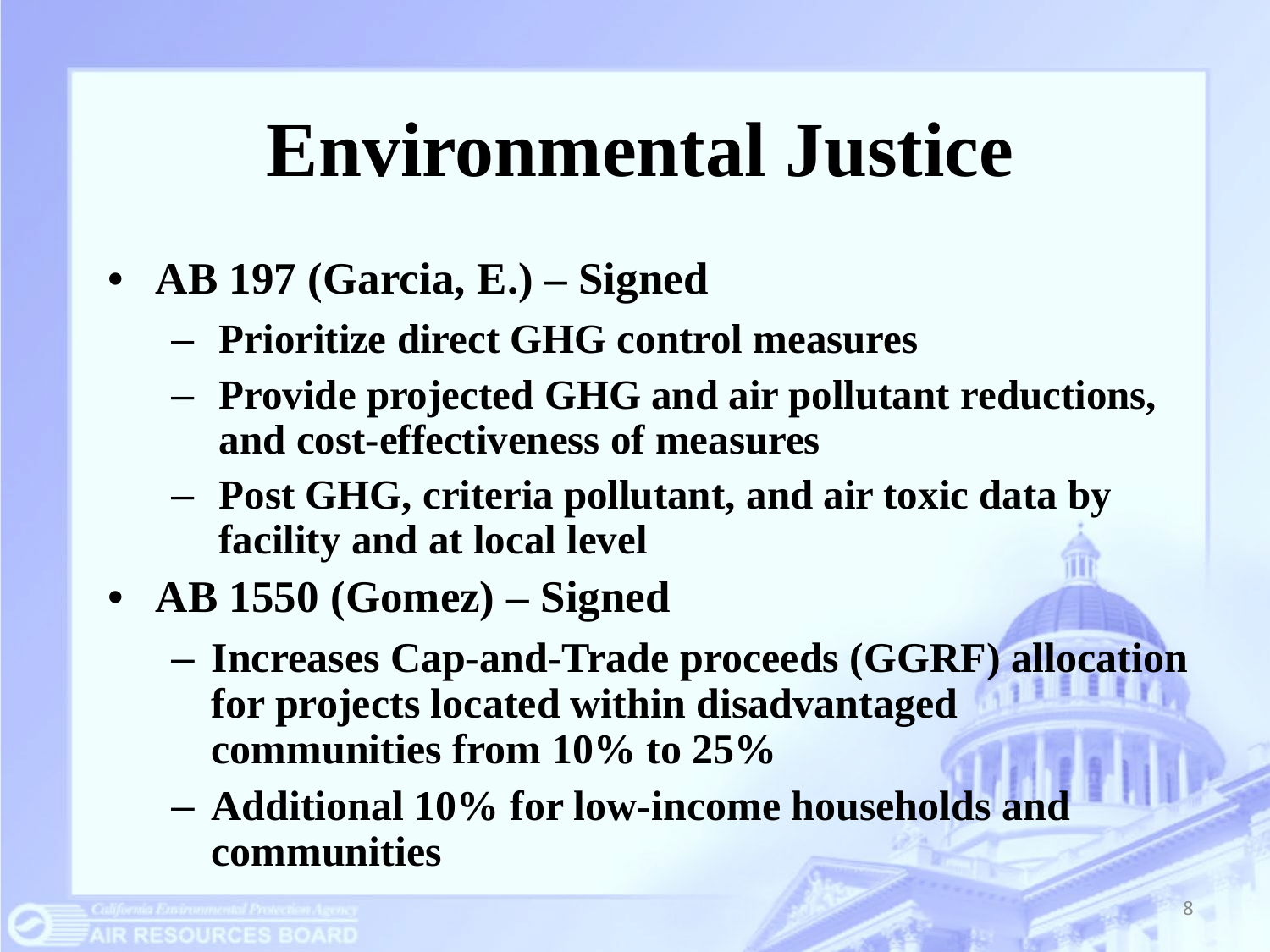# **Legislative Oversight**

- **AB 197 (Garcia, E.) – Signed**
	- **Adds two legislators as non-voting Boardmembers**
	- **Six-year staggered terms for current members**
- **Joint Legislative Audit Committee**
	- **GGRF expenditures**
- **Assembly Transportation Committee Hearings**
	- **"The Matrix"**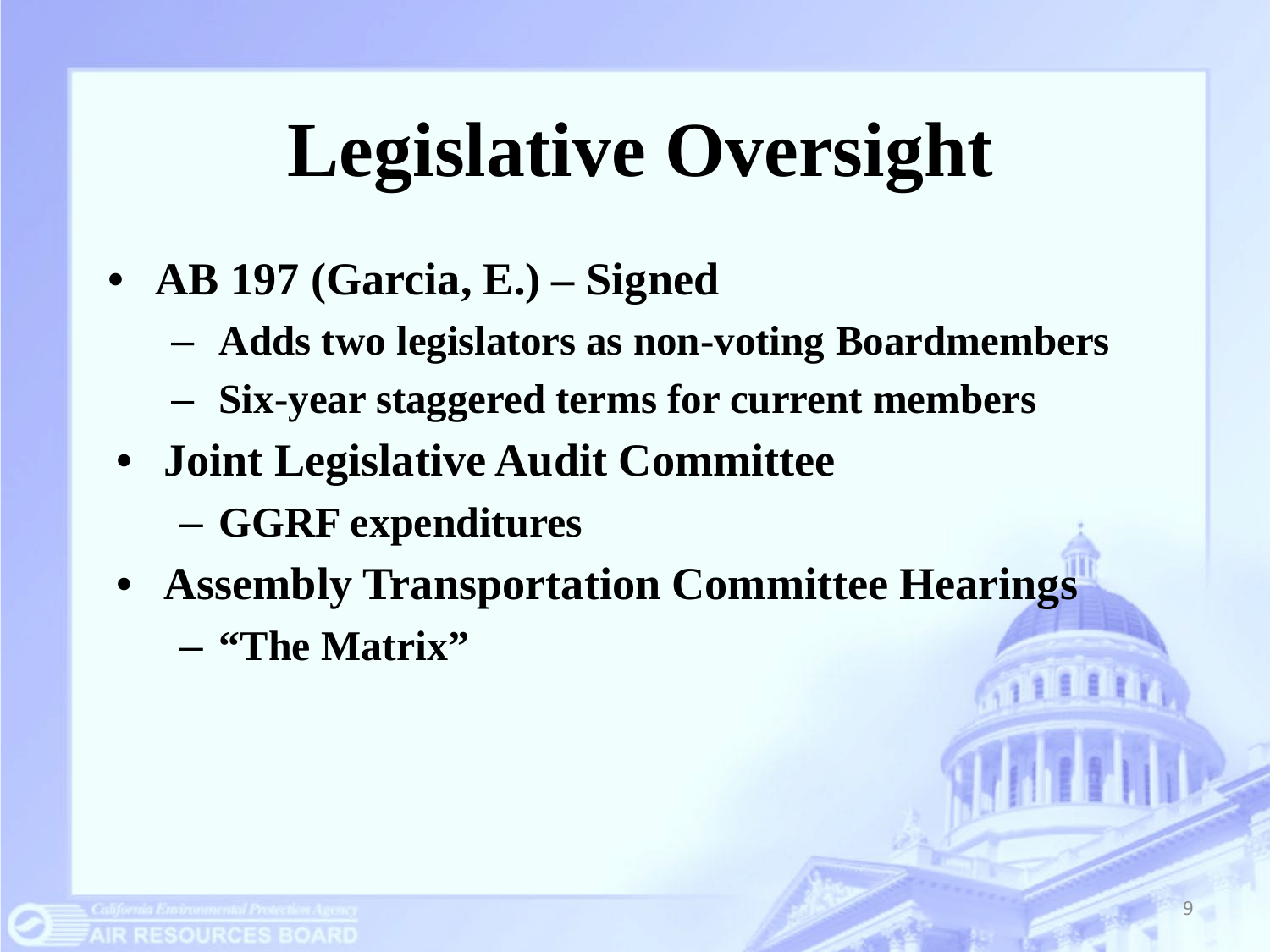#### **Cap-and-Trade Auction Proceeds**

- **39 bills regarding GGRF monies**
- **AB 1613 (Budget) - Signed**
	- **\$900 million of GGRF monies appropriated**
		- **Does not include 60% continuous appropriations**
		- **ARB received \$368 million**
- **SB 859 (Budget and Fiscal Review) – Signed**
	- **Modifies the Clean Vehicle Rebate Project by restricting income eligibility and increasing rebate amounts for lower-income consumers**
	- **Provides legislative direction for other GGRF funded programs, including Healthy Soils, Urban Greening, and Dairy Digesters**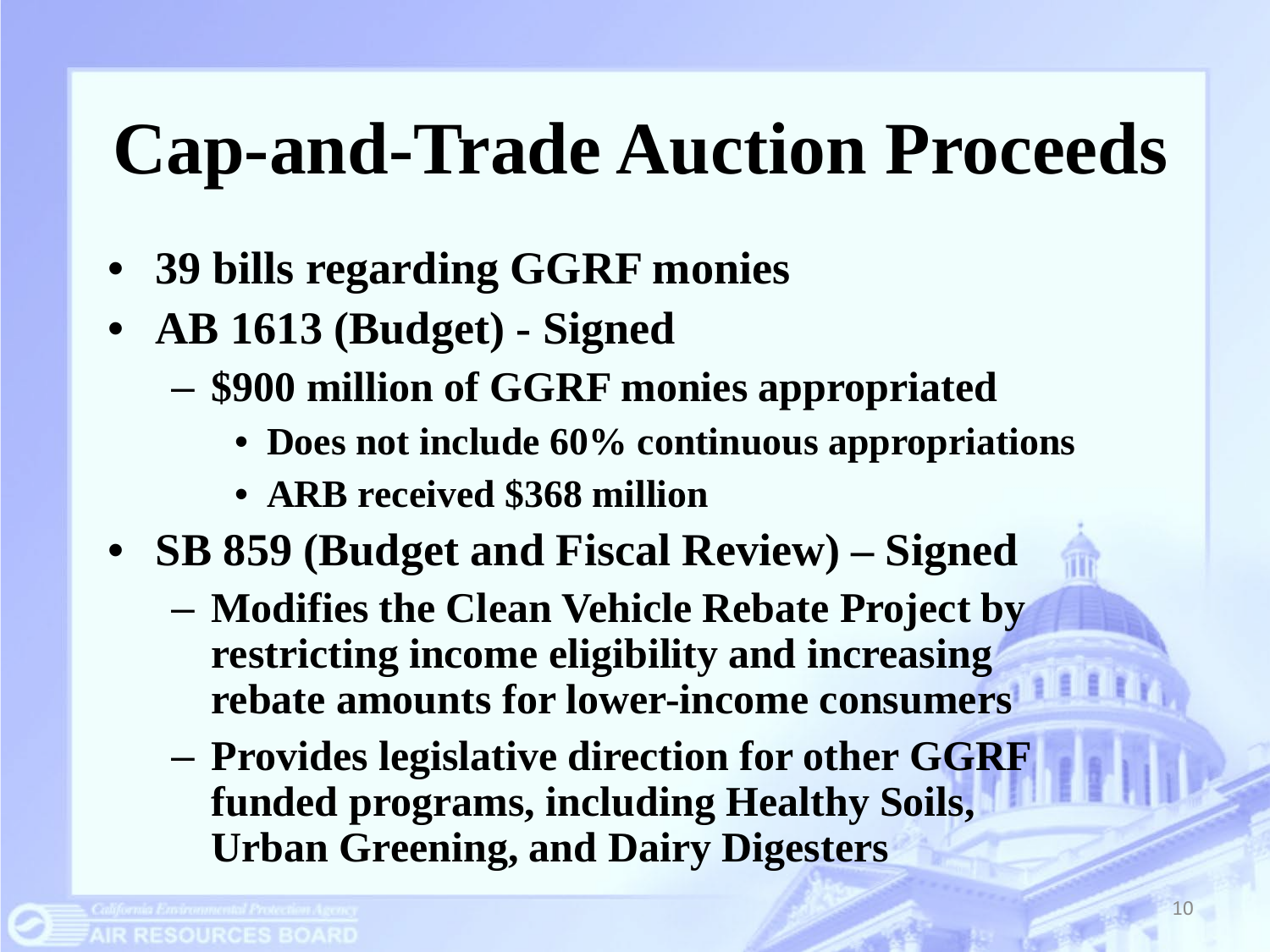# **Volkswagen Defeat Devices**

- **Defeat devices altered emissions during test cycles for 2.0 and 3.0 liter engines**
- **Federal court approved \$14.7 billion settlement for 2.0 liter engine 2009-2015 model year vehicles**
	- **California will receive \$1.2 billion**
	- **Enforcement action on 3.0 liter vehicles and civil penalties are pending**
- **ACR 112 (Hadley) recognizes ARB's exemplary work and supports enhancing ARB's penalty authority**
- **AB 1685 (Gomez) – Signed**
	- **Increases penalties for violating mobile source emission control laws to \$37,500 per violation**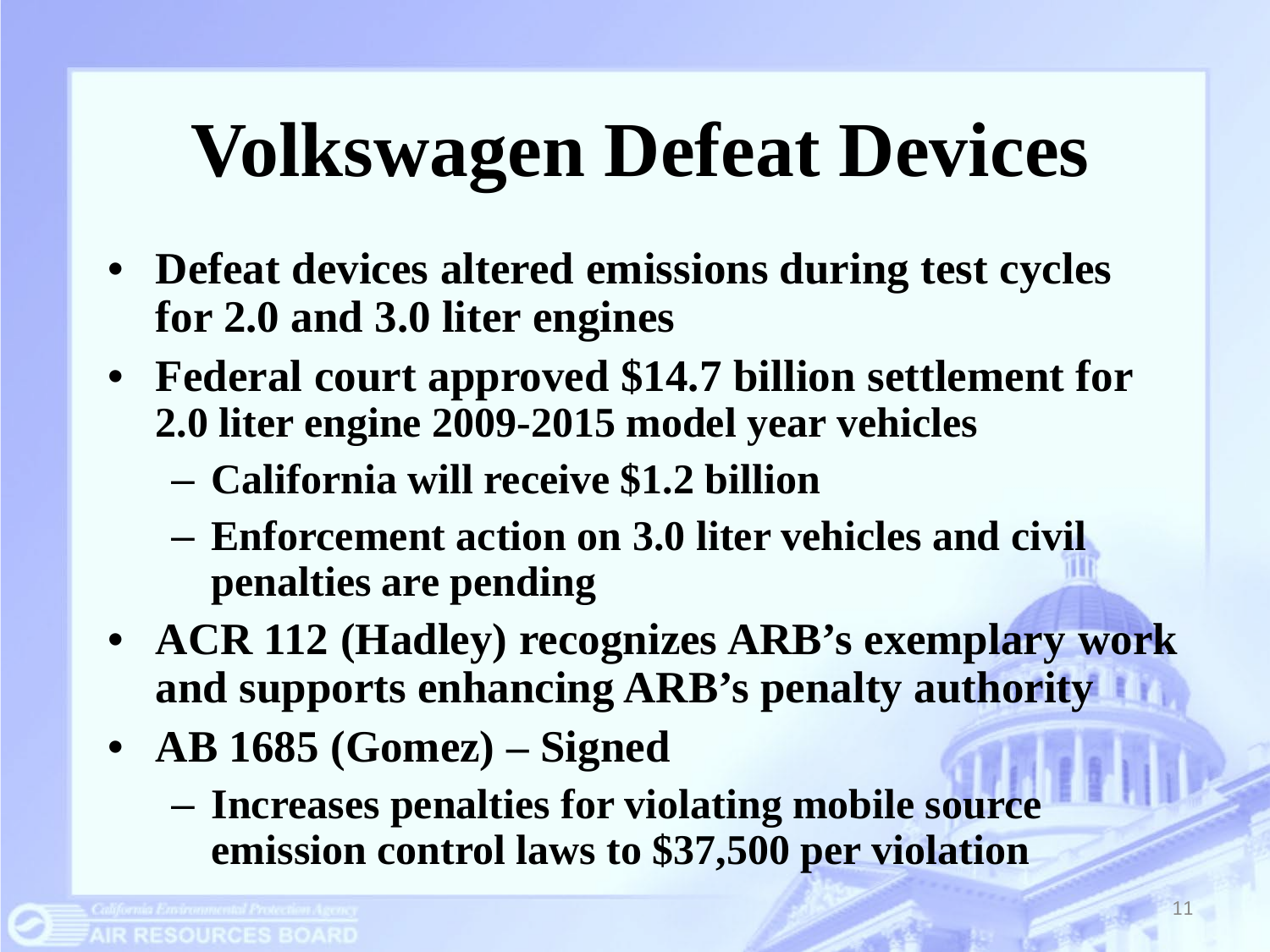# **Aliso Canyon Gas Leak**

- **9 bills on Aliso Canyon or similar natural gas leaks**
- **3 bills signed by the Governor**
	- **SB 380 (Pavley) – Creates a moratorium on natural gas injection at Aliso Canyon**
	- **SB 887 (Pavley) – Sets requirements for regulating natural gas storage facilities and requires ARB to develop a continuous monitoring and leak detection program**
	- **SB 888 (Allen) – Any penalties assessed for natural gas leaks from storage facilities must fully mitigate climate impacts**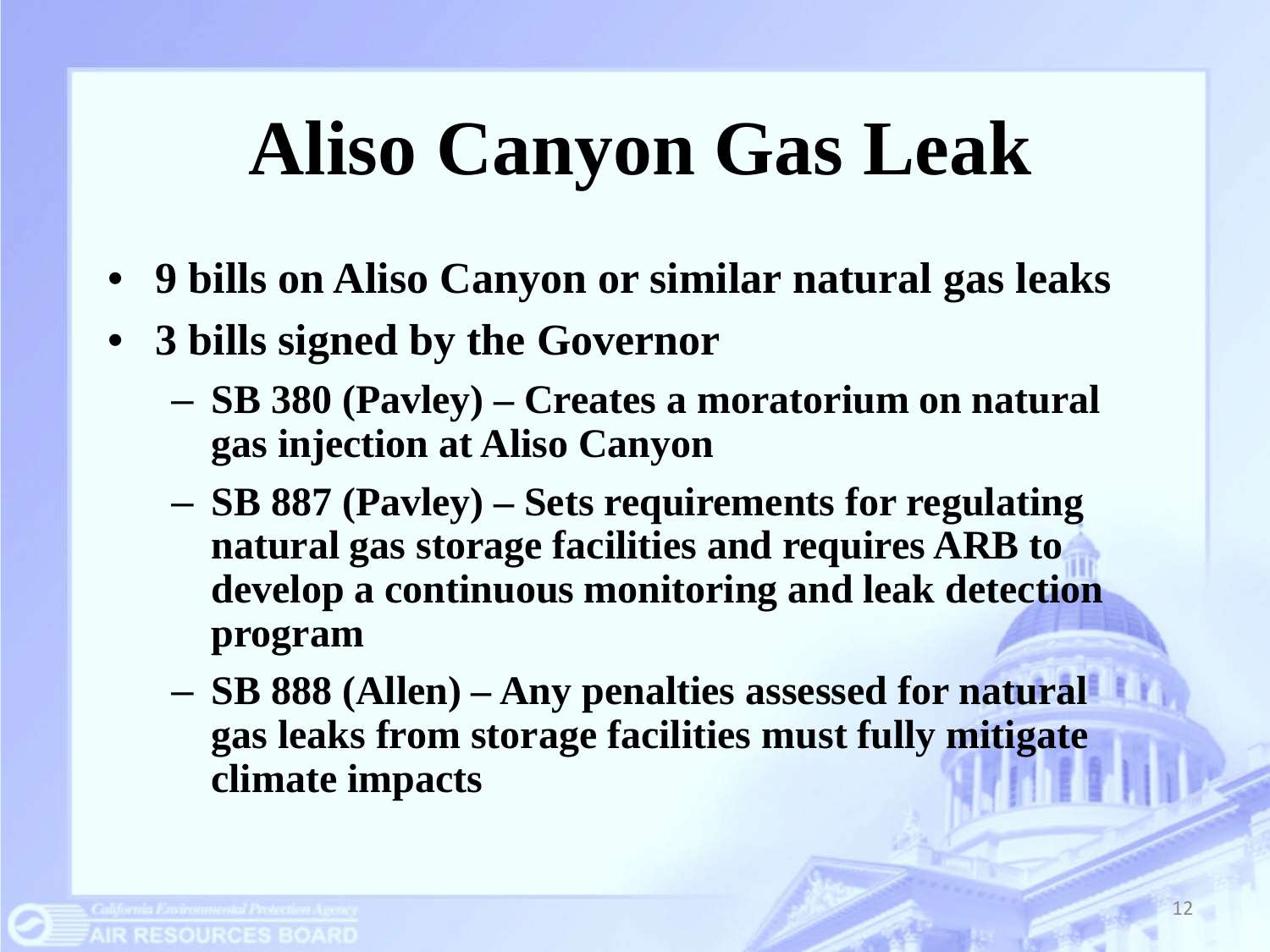### **Election Results**

- **Senate** 
	- **20 district races, 9 new Senators**
	- **Party balance remained the same 26 Democrats and 14 Republicans**
- **Assembly**
	- **80 district races, 22 new Assemblymembers**
	- **Democrats increased membership from 52 to 55, resulting in a ⅔ supermajority**
- **Legislature**
	- **Racial and ethnic diversity increased**
	- **Number of women decreased**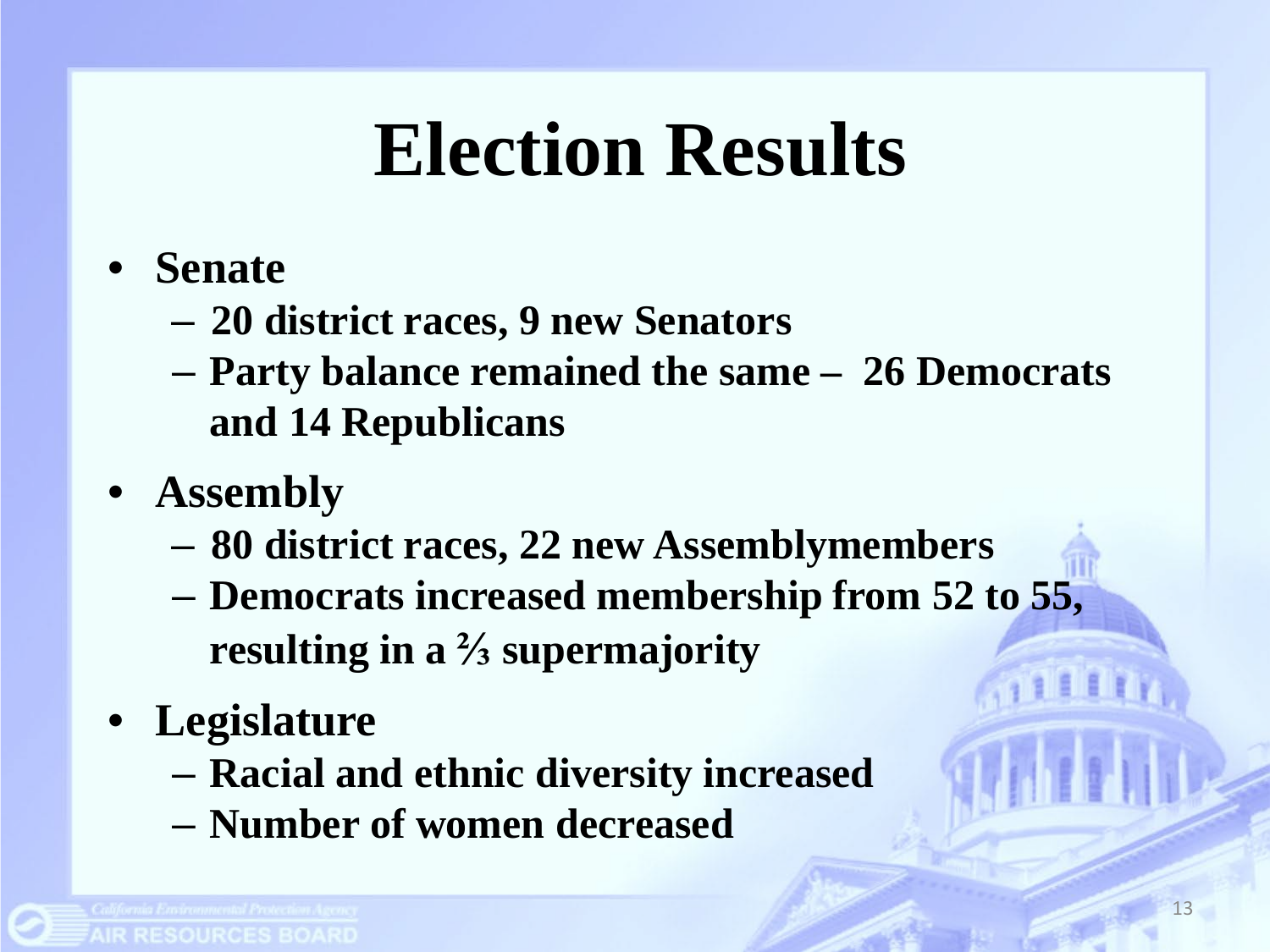### **What's Next?**

- **Transportation funding**
- **Cap-and-Trade**
- **Scoping Plan**
- **Volkswagen**
- **Outreach to new members**